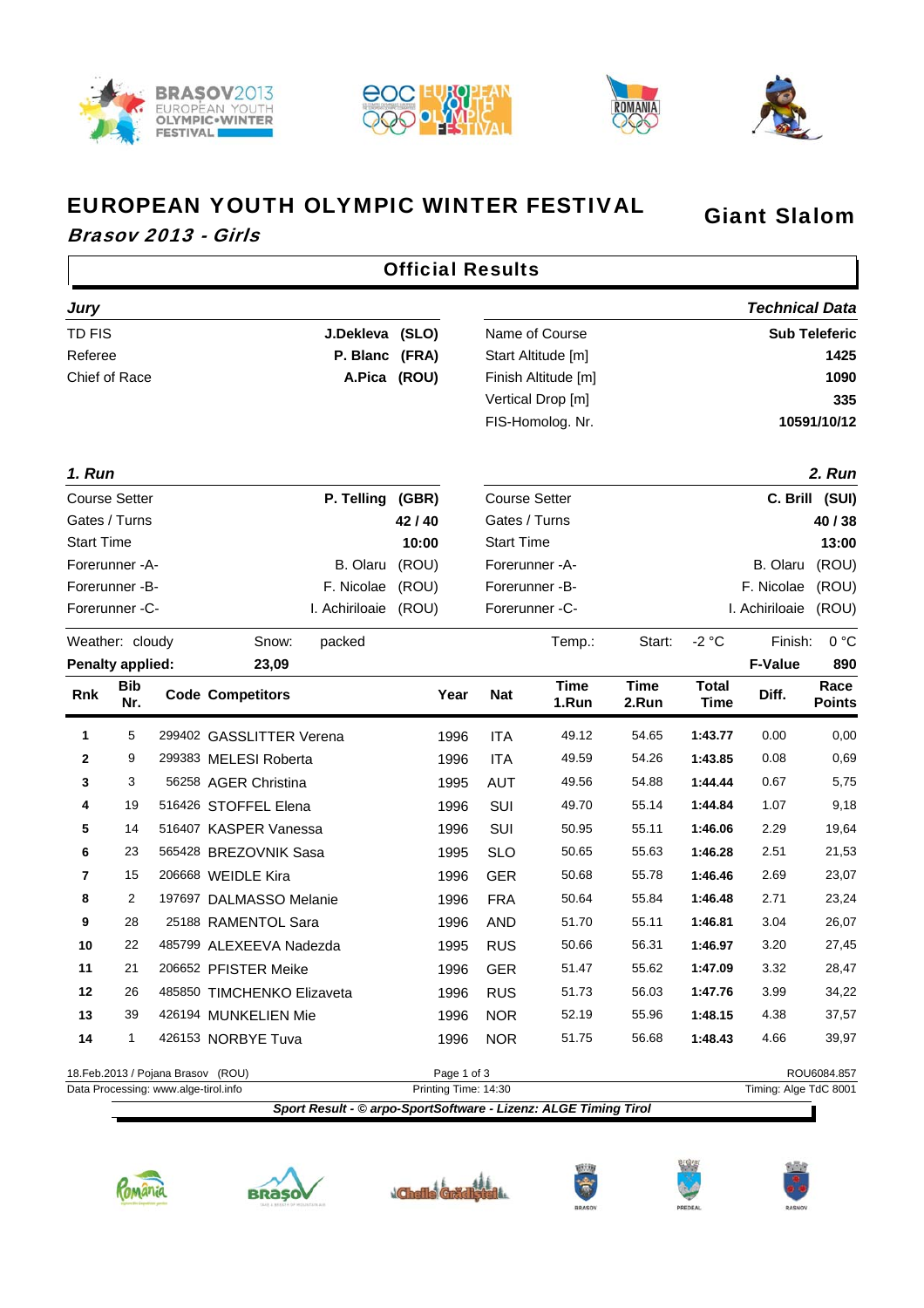







## EUROPEAN YOUTH OLYMPIC WINTER FESTIVAL - Brasov 2013 - Girls - Resultlist 1. Run - Giant Slalom

| Rnk | <b>Bib</b><br>Nr. | <b>Code Competitors</b>            | Year | Nat        | <b>Time</b><br>1.Run | <b>Time</b><br>2.Run | <b>Total</b><br><b>Time</b> | Diff. | Race<br><b>Points</b> |
|-----|-------------------|------------------------------------|------|------------|----------------------|----------------------|-----------------------------|-------|-----------------------|
| 15  | 31                | 485905 ROMANOVA Anna               | 1996 | <b>RUS</b> | 52.86                | 55.59                | 1:48.45                     | 4.68  | 40,14                 |
| 16  | 17                | 197615 BESSY Anouk                 | 1995 | <b>FRA</b> | 51.93                | 56.64                | 1:48.57                     | 4.80  | 41,17                 |
| 17  | 8                 | 426092 CHRISTENSEN Nora Grieg      | 1995 | <b>NOR</b> | 51.44                | 57.19                | 1:48.63                     | 4.86  | 41,68                 |
| 18  | 18                | 206701 WILLIBALD Elisabeth         | 1996 | <b>GER</b> | 52.13                | 56.68                | 1:48.81                     | 5.04  | 43,23                 |
| 19  | 46                | 185389 SCHOULTZ Olivia             | 1995 | <b>FIN</b> | 52.80                | 56.45                | 1:49.25                     | 5.48  | 47,00                 |
| 20  | 32                | 465098 CAILL Ania Monica           | 1995 | <b>ROU</b> | 52.79                | 56.79                | 1:49.58                     | 5.81  | 49,83                 |
| 21  | 27                | 385084 ZUBCIC Tamara               | 1995 | <b>CRO</b> | 53.34                | 56.55                | 1:49.89                     | 6.12  | 52,49                 |
| 22  | 24                | 155766 DROZDIKOVA Dominika         | 1995 | <b>CZE</b> | 52.96                | 57.45                | 1:50.41                     | 6.64  | 56,95                 |
| 23  | 33                | 565453 KOPSE Desiree               | 1996 | <b>SLO</b> | 53.38                | 57.48                | 1:50.86                     | 7.09  | 60,81                 |
| 24  | 29                | 95126 POPOVA Aleksandra            | 1996 | <b>BUL</b> | 53.55                | 57.42                | 1:50.97                     | 7.20  | 61,75                 |
| 25  | 30                | 197646 CRETET Lauriane             | 1995 | <b>FRA</b> | 53.49                | 58.07                | 1:51.56                     | 7.79  | 66,81                 |
| 26  | 38                | 155790 CAMKOVA Veronika            | 1996 | CZE        | 54.00                | 58.10                | 1:52.10                     | 8.33  | 71,44                 |
| 27  | 51                | 435371 WASEK Katarzyna             | 1996 | POL        | 54.65                | 58.14                | 1:52.79                     | 9.02  | 77,36                 |
| 28  | 45                | 225612 MEAD Darcie                 | 1996 | <b>GBR</b> | 54.40                | 58.48                | 1:52.88                     | 9.11  | 78,13                 |
| 29  | 56                | 255373 JOHANNSDOTTIR Thelma Rut    | 1995 | <b>ISL</b> | 54.73                | 58.21                | 1:52.94                     | 9.17  | 78,65                 |
| 30  | 44                | 705421 STRACHANOVA Lenka           | 1995 | <b>SVK</b> | 54.51                | 59.15                | 1:53.66                     | 9.89  | 84,82                 |
| 31  | 47                | 565447 SEIDL Claudia               | 1996 | <b>SLO</b> | 55.02                | 58.69                | 1:53.71                     | 9.94  | 85,25                 |
| 32  | 55                | 185403 MAKINEN Janina              | 1996 | <b>FIN</b> | 55.03                | 59.89                | 1:54.92                     | 11.15 | 95,63                 |
| 33  | 61                | 555035 BONDARE Liene               | 1996 | LAT        | 55.62                | 59.86                | 1:55.48                     | 11.71 | 100,43                |
| 34  | 62                | 465092 CIOCANEL Raluca Georgiana   | 1996 | ROU        | 55.89                | 59.82                | 1:55.71                     | 11.94 | 102,41                |
| 35  | 58                | 695108 KNYSH Olha                  | 1995 | <b>UKR</b> | 56.51                | 59.71                | 1:56.22                     | 12.45 | 106,78                |
| 36  | 60                | 275026 SWEENEY Kristen             | 1995 | <b>IRE</b> | 56.59                | 1:01.19              | 1:57.78                     | 14.01 | 120,16                |
| 37  | 67                | 665010 LESIK Anastasiya            | 1995 | <b>BLR</b> | 56.56                | 1:01.80              | 1:58.36                     | 14.59 | 125,13                |
|     | 48                | 275029 BELL Florence               | 1996 | <b>IRE</b> | 56.63                | 1:01.73              | 1:58.36                     | 14.59 | 125,13                |
| 39  | 50                | 395015 TOBI Triin                  | 1995 | <b>EST</b> | 56.55                | 1:02.10              | 1:58.65                     | 14.88 | 127,62                |
| 40  | 64                | 255364 SOLVADOTTIR Audur-Brynja    | 1995 | <b>ISL</b> | 57.09                | 1:01.98              | 1:59.07                     | 15.30 | 131,22                |
| 41  | 57                | 155783 SINTAKOVA Kristyna          | 1995 | CZE        | 57.38                | 1:01.87              | 1:59.25                     | 15.48 | 132,77                |
| 42  | 74                | 555031 VITKOVSKA Krista            | 1995 | LAT        | 57.73                | 1:01.79              | 1:59.52                     | 15.75 | 135,08                |
| 43  | 63                | 245069 DOME Dora                   | 1996 | <b>HUN</b> | 57.01                | 1:02.83              | 1:59.84                     | 16.07 | 137,83                |
| 44  | 66                | 255381 GESTSDOTTIR Alexia-Maria    | 1996 | <b>ISL</b> | 58.82                | 1:05.15              | 2:03.97                     | 20.20 | 173,25                |
| 45  | 71                | 245067 BERECZ Reka                 | 1995 | <b>HUN</b> | 1:00.71              | 1:04.69              | 2:05.40                     | 21.63 | 185,51                |
| 46  | 68                | 455005 SELVA Federica              | 1996 | <b>RSM</b> | 1:01.54              | 1:04.33              | 2:05.87                     | 22.10 | 189,54                |
| 47  | 65                | 255388 PETURSDOTTIR Ragnheidur-Bry | 1996 | <b>ISL</b> | 1:01.79              | 1:06.41              | 2:08.20                     | 24.43 | 209,53                |
|     |                   |                                    |      |            |                      |                      |                             |       |                       |

|                                      | Sport Result - © arpo-SportSoftware - Lizenz: ALGE Timing Tirol |                       |
|--------------------------------------|-----------------------------------------------------------------|-----------------------|
| Data Processing: www.alge-tirol.info | Printing Time: 14:30                                            | Timing: Alge TdC 8001 |
| 18. Feb. 2013 / Pojana Brasov (ROU)  | Page 2 of 3                                                     | ROU6084.857           |